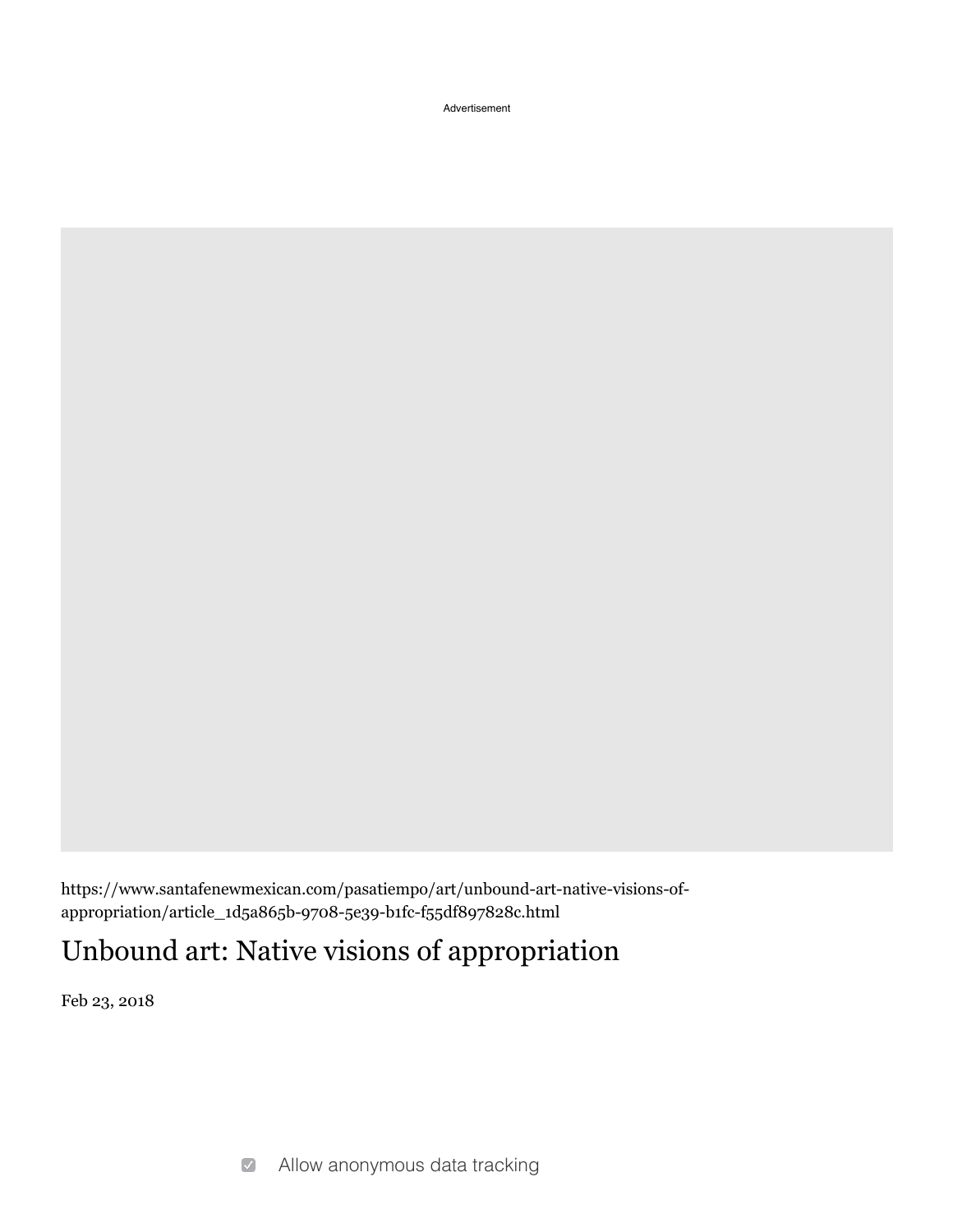

The winter season brings a host of new exhibitions to the IAIA Museum of Contemporary Native Art. The main exhibition, *Without Boundaries: Visual Conversations*, staged in the Anne & Loren Kieve Gallery and Fritz Scholder Gallery, has an underlying theme of social action. The show was guestcurated by Iñupiaq and Athabascan artist Sonya Kelliher-Combs, whose own work often incorporates organic elements such as animal skins and sinew, as well as imagery that relates to the personal and collective experiences of Alaskan Natives. Her aesthetic seems to have influenced the selection of works for the exhibition  $-$  particularly Yup'ik artist Emily Johnson's installation of luminous fish-skin lanterns, which reflect not only an artistic but also an economic use of resources. Johnson, a dancer, choreographer, and performance artist, originally created the lanterns for use in performances, but they may also serve a utilitarian purpose. The lanterns on view were made in workshops where she taught participants how to sew salmon skins. Her work serves as an example of community engagement.

*Without Boundaries* highlights several contemporary issues that impact Native communities. Themes of social and political awareness are dealt with directly through various mediums. Eastern Band Cherokee basket maker Shan Goshorn, for instance, blends traditional fiber art techniques and contemporary mediums, including printed materials and photographic materials, to address cultural appropriation and Native stereotypes. Her *Collectibles* from 2017 is a well-crafted woven vessel with what look like images derived from postcards of Natives in seemingly traditional and dance regalia.

> $\boxed{\checkmark}$ Allow anonymous data tracking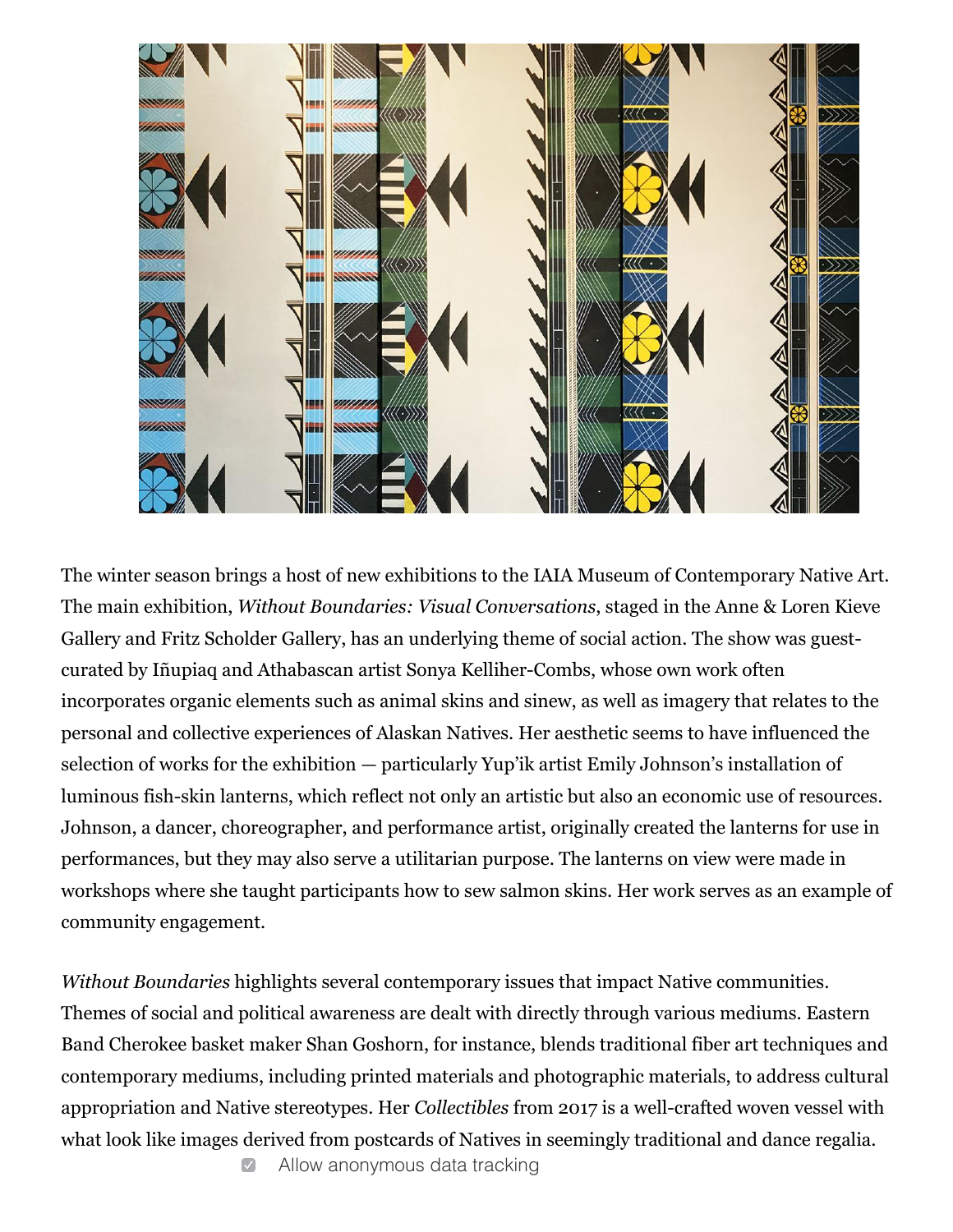Such images are often sold to tourists and don't always reflect an honest view of contemporary Native peoples. The title, too, seems a critique of the fetishism that sometimes drives the casual collector of Native art and artifacts.

Other artists in the show include Barry Pottle (Inuk), Charlene Teters (Spokane), Edgar Heap of Birds (Southern Cheyenne), and James Luna (Payómkawichum and Luiseño). Luna, a performance and installation artist, often uses humor to instill biting commentary into his works  $-$  they can get you laughing but also make you think. A small installation of Luna's from 2016, *James Pollock*, is included in *Without Boundaries*. The work comprises a digital photograph, a cowhide, a paint can, and a brush. The photograph shows Luna mimicking the iconic image of Jackson Pollock hunched over a "drip painting" on the floor, brush in hand, a cigarette dangling from his mouth. In Luna's version, the canvas has been replaced with the cowhide, on which the artist has been painting spots. The piece reflects the issue of cultural appropriation, which is ever-present in the art world. Pollock himself cited Navajo sandpainting as an influence on his method of painting on the floor, which freed him to work from all sides of a composition and immerse himself in the image. Often, cultural appropriation in the arts goes unacknowledged, extending beyond mere influence to outright theft. Luna's piece also reflects the challenges that contemporary Native artists face in separating themselves from traditional roles. In this context, the animal hide acts as a cultural marker.

There is an inherent didacticism in an exhibit like *Without Boundaries*, where the artworks, aside from their aesthetic forms and presentations, also serve as teaching moments, deepening an appreciation for the cultural milieu in which they were created or which they express. The works edify while visually engaging us.

Art & Activism: Selections From the Harjo Family Collection draws from a recent donation of about 60 works from the private collection of Native activist, lobbyist, policymaker, and writer Suzan Shown Harjo (Cheyenne, Hodulgee Muscogee). The show includes works by Greg Deal (Pyramid Lake Paiute), Jean LaMarr (Paiute, Pit River), Richard Hill (Tuscarora), Mateo Romero (Cochiti Pueblo), America Meredith (Cherokee Nation), and others. Exhibited in the museum's North Gallery, it's a diverse show of works in a variety of mediums and represents a significant addition to the museum's holdings, with additional works by many well-known artists  $-$  such as fiber artist Kelly Church (Ottawa), painter Harry Fonseca (Nisenan Maidu, Hawaiian, and Portuguese), and David Bradley (Minnesota Chippewa) — who are already represented in the collection.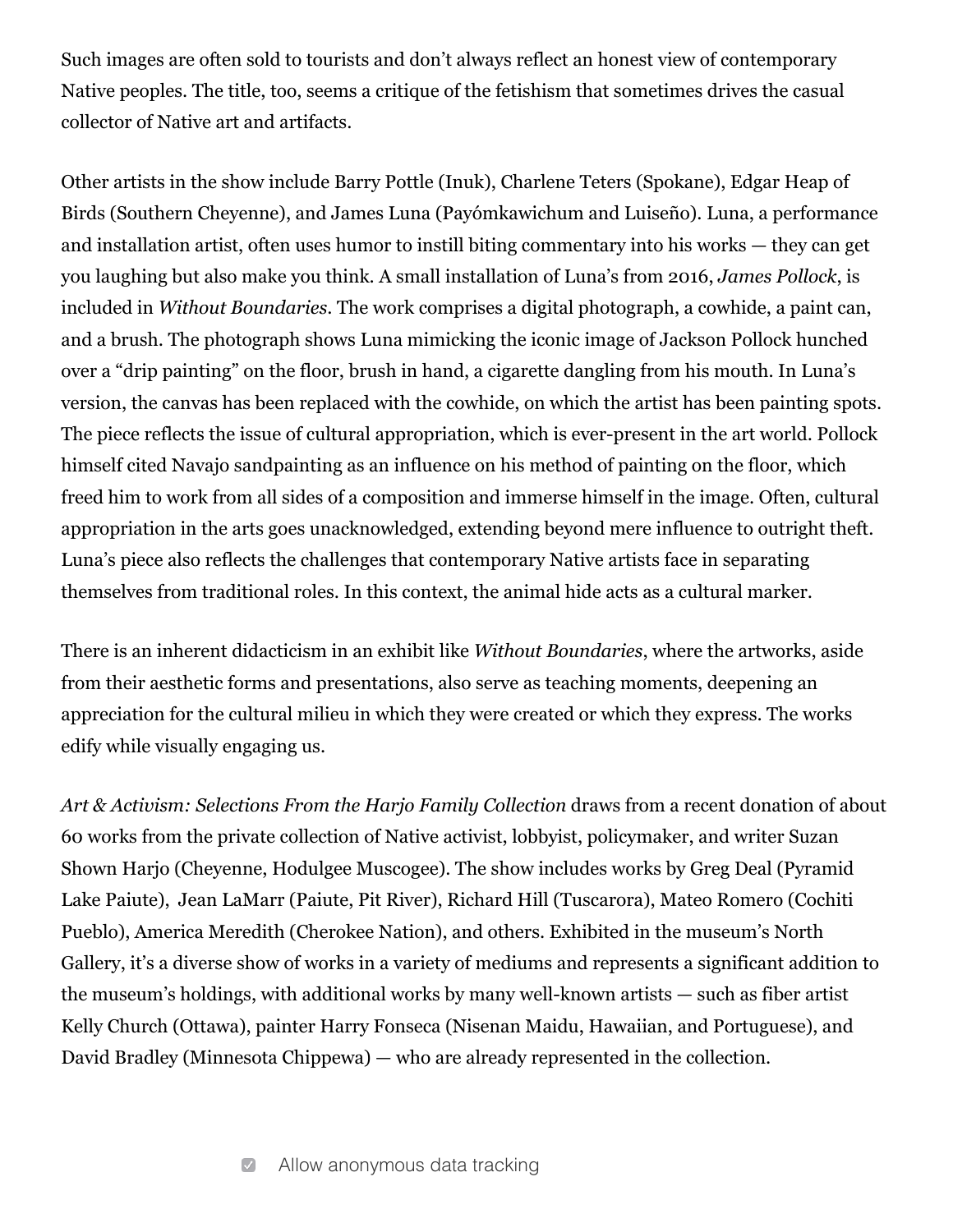Harjo served as Congressional Liaison for Indian Affairs under President Jimmy Carter and is a former president of the National Congress of American Indians. In 1984, she founded Morning Star Institute to promote sacred land claims, Native rights, and artistic expression. In 2011, she received an honorary doctorate from IAIA. Among the works on view are several portraits of Harjo. One, by Bradley, is an atypical portrait done in mixed media, affixed with horse-hair tassels and elk teeth and patterned with Native symbols and motifs. The 2009 painting of Harjo by incarcerated Native activist Leonard Peltier (Turtle Mountain Chippewa, Dakota Sioux), who studied under Bradley, is a more straightforward portrait.

In a statement, Meredith describes her 2005 painting *Government Job* as "an imagined psychological portrait" of her father as a young idealist, new to Washington, working as an activist on behalf of Native peoples. She depicts him as a lowly worm in an apple-shaped automobile, facing off against a titmouse who warns, "Don't upset the apple cart." Her statement explains the symbology of the bird. "In Cherokee culture, a titmouse is regarded as a traitorous bird who will fight its own kind for a crumb."

The fact that the newly acquired works come from the collection of an activist makes *Art & Activism* a fitting adjunct to *Without Boundaries*, and the shows have shared themes as well, such as cultural appropriation and Native identity. Creek artist Steven Deo's *The Indoctrination*, for instance, shows a photograph of a group of children at the infamous Carlisle Indian Industrial School in Pennsylvania during the late 19th century. The same image is repeated throughout the composition. The Carlisle is a de facto emblem of cultural genocide, a boarding school where children were forced to give up their Native languages and customs and made to adopt Western European practices. The final image, more faded than the others, is tacked on to the far-right side of the work, and its washed-out image evokes the erasing of the children's heritage.

In the museum's Honor Gallery and hall are murals by Sydney-based artist Rolande Souliere. The mural installation, *Form and Content*, is based on the visual affinities between indigenous languages and symbols and geometry in Western art and culture. Souliere was born in Toronto and is of Michipicoten First Nation heritage. Her murals incorporate bold graphics and strong colors, and she uses basic geometry to recreate Ojibwe, Cree, and Inuit syllabics. The hall mural extends from floor to ceiling and was made using a series of alternating yellow and orange lines, parallel lines, and symbols rendered in bands of black and white that expand from its center. In the Honor Gallery, two murals face each other on opposite walls, incorporating diamond patterns within vividly colored ovoid shapes. Souliere's work presents the elements of language as abstract designs.

> Allow anonymous data tracking  $\triangledown$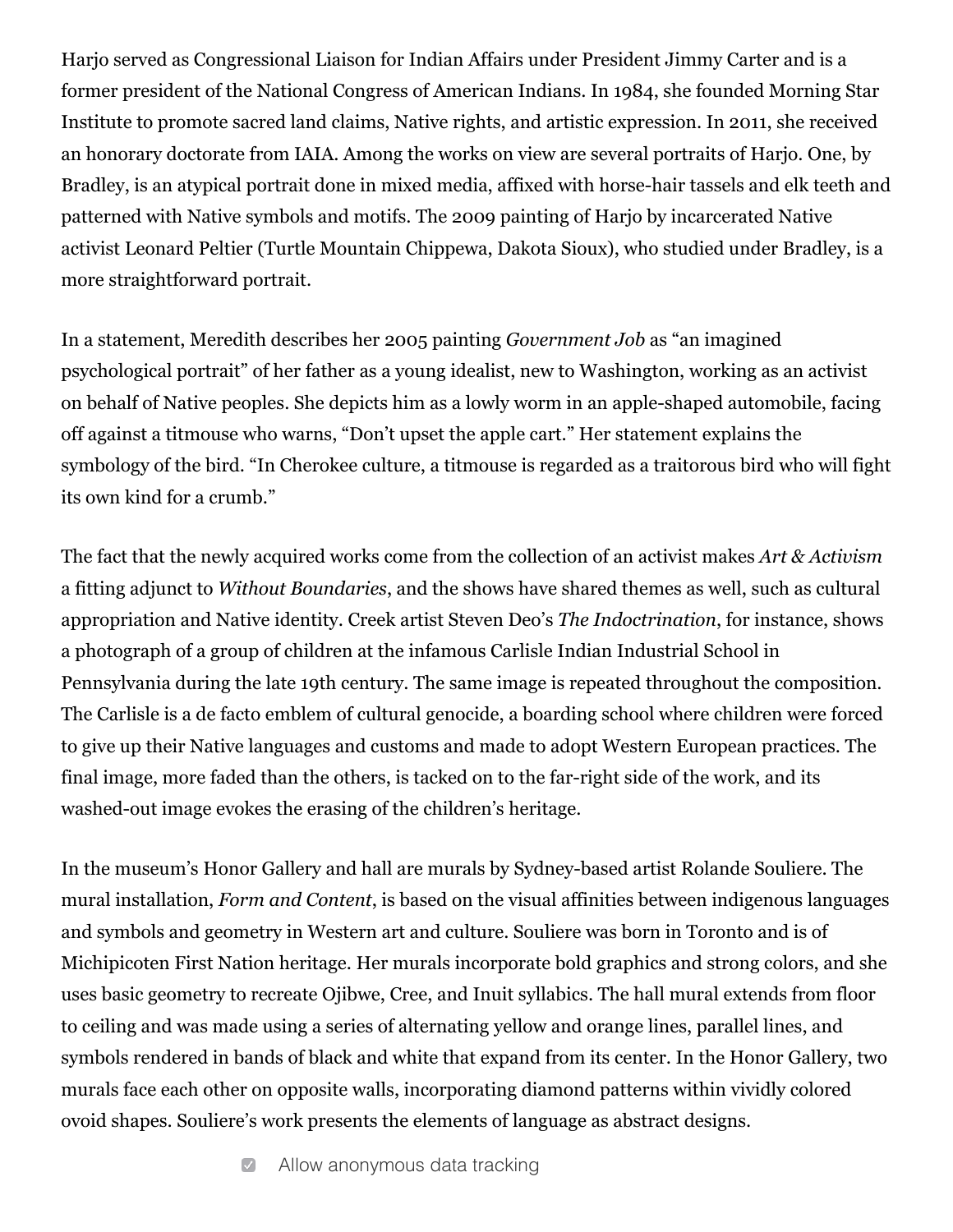The institute's annual BFA show, in the South Gallery, gives graduating seniors the opportunity to showcase their work in a museum environment. The title this year is *Breaking Ground*, and the show highlights themes including personal histories, politics, and indigenous heritage and culture. David Naranjo's (Santa Clara Pueblo) painting *Pueblo Textiles/Embroidery* #1, #3, #5, from 2017, draws from the colors and patterns of women's dress. Chad Browneagle (Shoshone Bannock, Spokane) has two drawings in the show: *Long Hair Don't Care* and the sardonic *America's Great Again*. Both are from 2017 and address current politics and the failure to address indigenous concerns and injustices against minorities. Haley Greenfeather English's (Red Lake and Turtle Mountain Chippewa) wall mural *A Lone Time* (2017) is a self-portrait that explores the complexity of identity and difference in the contexts of Native culture and personal experience.

The museum is also showing a suite of films in the Helen Hardin Media Gallery in a program called "The Abundant North: Alaska Native Films of Influence" (through June 3). The series of short films was arranged in collaboration with the University of Alaska-Fairbanks and includes titles by UAF students and faculty. The presentation was curated by UAF associate professor in film and performing arts Maya Salganek. Also on exhibit is *Action/Abstraction Redefined*, which opened last summer and continues through July 7, 2019. The show is a selection of works from MoCNA's permanent collection that were made in the 1960s and '70s.

details *Without Boundaries: Visual Conversations* Through July 29 Art & Activism: Selections from The Harjo Family Collection Through May 13 *Rolande Souliere: Form and Content* Though Jan. 27, 2019 *IAIA 2018 BFA Exhibition* — *Breaking Ground* Through May 12 *Terran J. Last Gun* Through July 16 IAIA Museum of Contemporary Native Art, 108 Cathedral Place By museum admission, call 505-983-17770 See lata.edu Cking